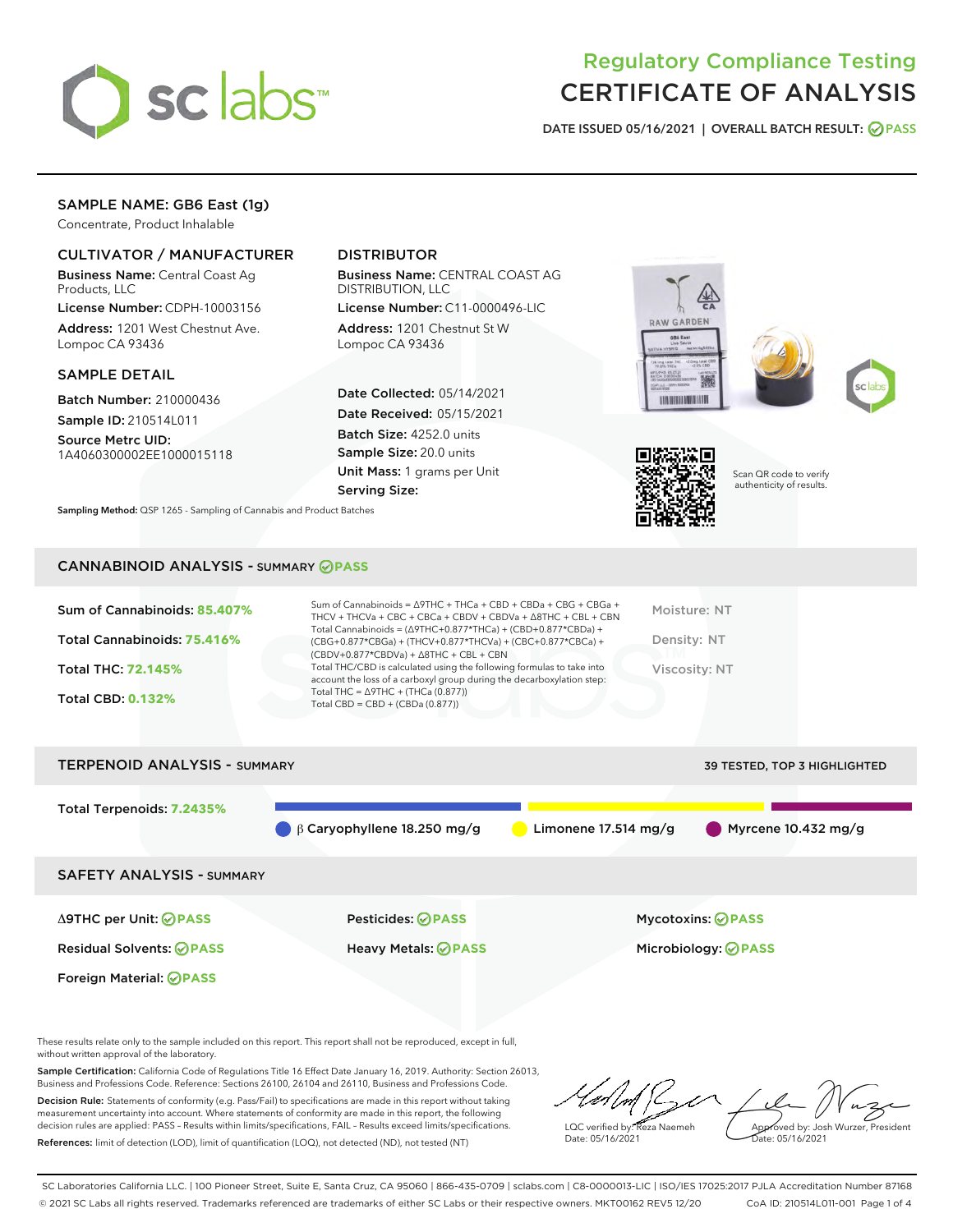



GB6 EAST (1G) | DATE ISSUED 05/16/2021 | OVERALL BATCH RESULT: 2 PASS

## CANNABINOID TEST RESULTS - 05/16/2021 2 PASS

Tested by high-performance liquid chromatography with diode-array detection (HPLC-DAD). **Method:** QSP 1157 - Analysis of Cannabinoids by HPLC-DAD

#### TOTAL CANNABINOIDS: **75.416%**

Total Cannabinoids (Total THC) + (Total CBD) + (Total CBG) + (Total THCV) + (Total CBC) + (Total CBDV) + ∆8THC + CBL + CBN

TOTAL THC: **72.145%** Total THC (∆9THC+0.877\*THCa)

TOTAL CBD: **0.132%**

Total CBD (CBD+0.877\*CBDa)

TOTAL CBG: 1.94% Total CBG (CBG+0.877\*CBGa)

TOTAL THCV: 0.229% Total THCV (THCV+0.877\*THCVa)

TOTAL CBC: 0.97% Total CBC (CBC+0.877\*CBCa)

TOTAL CBDV: ND Total CBDV (CBDV+0.877\*CBDVa)

| <b>COMPOUND</b> | LOD/LOQ<br>(mg/g)          | <b>MEASUREMENT</b><br><b>UNCERTAINTY</b><br>(mg/g) | <b>RESULT</b><br>(mg/g) | <b>RESULT</b><br>(%) |
|-----------------|----------------------------|----------------------------------------------------|-------------------------|----------------------|
| <b>THCa</b>     | 0.05 / 0.14                | ±20.042                                            | 779.83                  | 77.983               |
| <b>A9THC</b>    | 0.06 / 0.26                | ±1.291                                             | 37.54                   | 3.754                |
| <b>CBGa</b>     | 0.1 / 0.2                  | ±0.93                                              | 17.8                    | 1.78                 |
| <b>CBCa</b>     | 0.07/0.28                  | ±0.496                                             | 10.15                   | 1.015                |
| <b>CBG</b>      | 0.06/0.19                  | ±0.151                                             | 3.83                    | 0.383                |
| <b>THCVa</b>    | 0.07/0.20                  | ±0.124                                             | 2.61                    | 0.261                |
| <b>CBDa</b>     | 0.02/0.19                  | ±0.044                                             | 1.51                    | 0.151                |
| <b>CBC</b>      | 0.2 / 0.5                  | $\pm 0.02$                                         | 0.8                     | 0.08                 |
| A8THC           | 0.1/0.4                    | N/A                                                | <b>ND</b>               | <b>ND</b>            |
| <b>THCV</b>     | 0.1/0.2                    | N/A                                                | <b>ND</b>               | <b>ND</b>            |
| <b>CBD</b>      | 0.07/0.29                  | N/A                                                | <b>ND</b>               | <b>ND</b>            |
| <b>CBDV</b>     | 0.04 / 0.15                | N/A                                                | <b>ND</b>               | <b>ND</b>            |
| <b>CBDVa</b>    | 0.03/0.53                  | N/A                                                | <b>ND</b>               | <b>ND</b>            |
| <b>CBL</b>      | 0.06 / 0.24                | N/A                                                | <b>ND</b>               | <b>ND</b>            |
| <b>CBN</b>      | 0.1/0.3                    | N/A                                                | <b>ND</b>               | <b>ND</b>            |
|                 | <b>SUM OF CANNABINOIDS</b> |                                                    | 854.07 mg/g             | 85.407%              |

#### **UNIT MASS: 1 grams per Unit**

| ∆9THC per Unit                                                                            | 1120 per-package limit | 37.54 mg/unit<br><b>PASS</b> |  |  |  |
|-------------------------------------------------------------------------------------------|------------------------|------------------------------|--|--|--|
| <b>Total THC per Unit</b>                                                                 |                        | 721.45 mg/unit               |  |  |  |
| <b>CBD per Unit</b>                                                                       |                        | <b>ND</b>                    |  |  |  |
| <b>Total CBD per Unit</b>                                                                 |                        | $1.32$ mg/unit               |  |  |  |
| Sum of Cannabinoids<br>per Unit                                                           |                        | 854.07 mg/unit               |  |  |  |
| <b>Total Cannabinoids</b><br>per Unit                                                     |                        | 754.16 mg/unit               |  |  |  |
| <b>MOISTURE TEST RESULT</b><br><b>DENSITY TEST RESULT</b><br><b>VISCOSITY TEST RESULT</b> |                        |                              |  |  |  |

Not Tested

Not Tested

Not Tested

## TERPENOID TEST RESULTS - 05/16/2021

Terpene analysis utilizing gas chromatography-flame ionization detection (GC-FID). **Method:** QSP 1192 - Analysis of Terpenoids by GC-FID

| <b>COMPOUND</b>         | LOD/LOQ<br>(mg/g) | <b>MEASUREMENT</b><br><b>UNCERTAINTY</b><br>(mg/g) | <b>RESULT</b><br>(mg/g)                         | <b>RESULT</b><br>(%) |
|-------------------------|-------------------|----------------------------------------------------|-------------------------------------------------|----------------------|
| $\beta$ Caryophyllene   | 0.004 / 0.012     | ±0.6497                                            | 18.250                                          | 1.8250               |
| Limonene                | 0.005 / 0.016     | ±0.2505                                            | 17.514                                          | 1.7514               |
| <b>Myrcene</b>          | 0.008 / 0.025     | ±0.1346                                            | 10.432                                          | 1.0432               |
| $\alpha$ Humulene       | 0.009 / 0.029     | ±0.2249                                            | 7.005                                           | 0.7005               |
| $\alpha$ Bisabolol      | 0.008 / 0.026     | ±0.2165                                            | 4.055                                           | 0.4055               |
| Terpinolene             | 0.008 / 0.026     | ±0.0561                                            | 2.735                                           | 0.2735               |
| $\beta$ Pinene          | 0.004 / 0.014     | ±0.0262                                            | 2.274                                           | 0.2274               |
| Fenchol                 | 0.010 / 0.034     | ±0.0800                                            | 2.067                                           | 0.2067               |
| Ocimene                 | 0.011 / 0.038     | ±0.0600                                            | 1.868                                           | 0.1868               |
| $\alpha$ Pinene         | 0.005 / 0.017     | ±0.0142                                            | 1.648                                           | 0.1648               |
| Linalool                | 0.009 / 0.032     | ±0.0471                                            | 1.240                                           | 0.1240               |
| Terpineol               | 0.016 / 0.055     | ±0.0499                                            | 0.812                                           | 0.0812               |
| <b>Borneol</b>          | 0.005 / 0.016     | ±0.0179                                            | 0.426                                           | 0.0426               |
| trans-ß-Farnesene       | 0.008 / 0.025     | ±0.0120                                            | 0.337                                           | 0.0337               |
| Valencene               | 0.009 / 0.030     | ±0.0219                                            | 0.318                                           | 0.0318               |
| Guaiol                  | 0.009 / 0.030     | ±0.0119                                            | 0.252                                           | 0.0252               |
| Camphene                | 0.005 / 0.015     | ±0.0028                                            | 0.242                                           | 0.0242               |
| Caryophyllene<br>Oxide  | 0.010 / 0.033     | ±0.0074                                            | 0.160                                           | 0.0160               |
| Fenchone                | 0.009 / 0.028     | ±0.0037                                            | 0.126                                           | 0.0126               |
| Citronellol             | 0.003 / 0.010     | ±0.0054                                            | 0.111                                           | 0.0111               |
| Geraniol                | 0.002 / 0.007     | ±0.0046                                            | 0.105                                           | 0.0105               |
| $\alpha$ Phellandrene   | 0.006 / 0.020     | ±0.0014                                            | 0.102                                           | 0.0102               |
| <b>Geranyl Acetate</b>  | 0.004 / 0.014     | ±0.0035                                            | 0.085                                           | 0.0085               |
| 3 Carene                | 0.005 / 0.018     | ±0.0011                                            | 0.080                                           | 0.0080               |
| $\alpha$ Terpinene      | 0.005 / 0.017     | ±0.0011                                            | 0.076                                           | 0.0076               |
| Sabinene Hydrate        | 0.006 / 0.022     | ±0.0025                                            | 0.064                                           | 0.0064               |
| $\gamma$ Terpinene      | 0.006 / 0.018     | ±0.0009                                            | 0.051                                           | 0.0051               |
| p-Cymene                | 0.005 / 0.016     | N/A                                                | <loq< th=""><th><loq< th=""></loq<></th></loq<> | <loq< th=""></loq<>  |
| Nerol                   | 0.003 / 0.011     | N/A                                                | <loq< th=""><th><loq< th=""></loq<></th></loq<> | <loq< th=""></loq<>  |
| Sabinene                | 0.004 / 0.014     | N/A                                                | ND                                              | ND                   |
| Eucalyptol              | 0.006 / 0.018     | N/A                                                | ND                                              | ND                   |
| (-)-Isopulegol          | 0.005 / 0.016     | N/A                                                | ND                                              | <b>ND</b>            |
| Camphor                 | 0.006 / 0.019     | N/A                                                | <b>ND</b>                                       | <b>ND</b>            |
| Isoborneol              | 0.004 / 0.012     | N/A                                                | <b>ND</b>                                       | <b>ND</b>            |
| Menthol                 | 0.008 / 0.025     | N/A                                                | <b>ND</b>                                       | ND                   |
| $R-(+)$ -Pulegone       | 0.003 / 0.011     | N/A                                                | <b>ND</b>                                       | <b>ND</b>            |
| $\alpha$ Cedrene        | 0.005 / 0.016     | N/A                                                | <b>ND</b>                                       | ND                   |
| Nerolidol               | 0.009 / 0.028     | N/A                                                | ND                                              | ND                   |
| Cedrol                  | 0.008 / 0.027     | N/A                                                | <b>ND</b>                                       | ND                   |
| <b>TOTAL TERPENOIDS</b> |                   |                                                    | 72.435 mg/g                                     | 7.2435%              |

SC Laboratories California LLC. | 100 Pioneer Street, Suite E, Santa Cruz, CA 95060 | 866-435-0709 | sclabs.com | C8-0000013-LIC | ISO/IES 17025:2017 PJLA Accreditation Number 87168 © 2021 SC Labs all rights reserved. Trademarks referenced are trademarks of either SC Labs or their respective owners. MKT00162 REV5 12/20 CoA ID: 210514L011-001 Page 2 of 4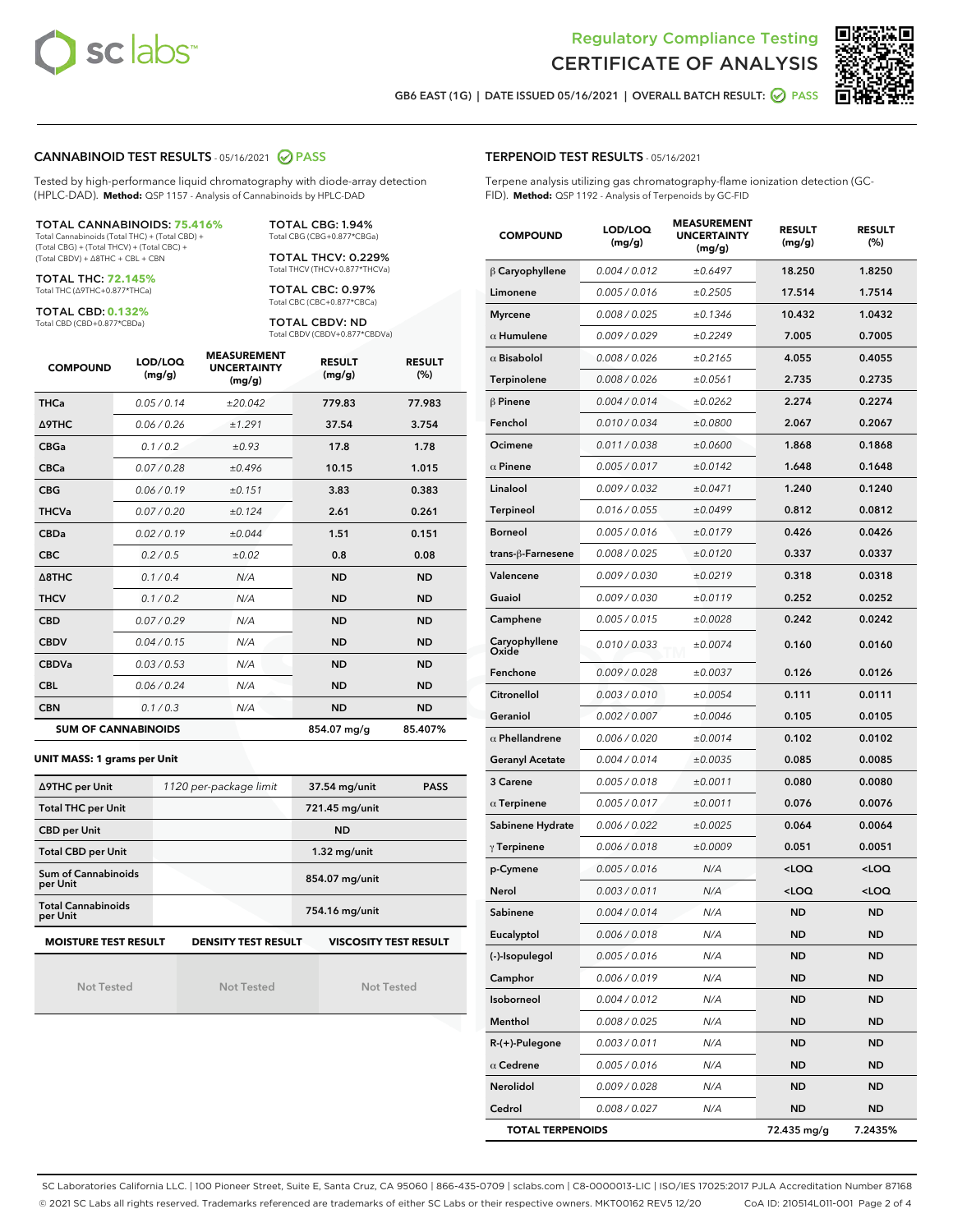



GB6 EAST (1G) | DATE ISSUED 05/16/2021 | OVERALL BATCH RESULT:  $\bigcirc$  PASS

# CATEGORY 1 PESTICIDE TEST RESULTS - 05/16/2021 2 PASS

Pesticide and plant growth regulator analysis utilizing high-performance liquid chromatography-mass spectrometry (HPLC-MS) or gas chromatography-mass spectrometry (GC-MS). \*GC-MS utilized where indicated. **Method:** QSP 1212 - Analysis of Pesticides and Mycotoxins by LC-MS or QSP 1213 - Analysis of Pesticides by GC-MS

| <b>COMPOUND</b>             | LOD/LOQ<br>$(\mu g/g)$ | <b>ACTION</b><br><b>LIMIT</b><br>$(\mu g/g)$ | <b>MEASUREMENT</b><br><b>UNCERTAINTY</b><br>$(\mu g/g)$ | <b>RESULT</b><br>$(\mu g/g)$ | <b>RESULT</b> |
|-----------------------------|------------------------|----------------------------------------------|---------------------------------------------------------|------------------------------|---------------|
| Aldicarb                    | 0.03 / 0.08            | $\ge$ LOD                                    | N/A                                                     | <b>ND</b>                    | <b>PASS</b>   |
| Carbofuran                  | 0.02/0.05              | $>$ LOD                                      | N/A                                                     | <b>ND</b>                    | <b>PASS</b>   |
| Chlordane*                  | 0.03 / 0.08            | $\ge$ LOD                                    | N/A                                                     | <b>ND</b>                    | <b>PASS</b>   |
| Chlorfenapyr*               | 0.03/0.10              | $>$ LOD                                      | N/A                                                     | <b>ND</b>                    | <b>PASS</b>   |
| Chlorpyrifos                | 0.02 / 0.06            | $\ge$ LOD                                    | N/A                                                     | <b>ND</b>                    | <b>PASS</b>   |
| Coumaphos                   | 0.02 / 0.07            | $\ge$ LOD                                    | N/A                                                     | <b>ND</b>                    | <b>PASS</b>   |
| Daminozide                  | 0.02 / 0.07            | $\ge$ LOD                                    | N/A                                                     | <b>ND</b>                    | <b>PASS</b>   |
| <b>DDVP</b><br>(Dichlorvos) | 0.03/0.09              | $\ge$ LOD                                    | N/A                                                     | <b>ND</b>                    | <b>PASS</b>   |
| Dimethoate                  | 0.03/0.08              | $>$ LOD                                      | N/A                                                     | <b>ND</b>                    | <b>PASS</b>   |
| Ethoprop(hos)               | 0.03/0.10              | $\ge$ LOD                                    | N/A                                                     | <b>ND</b>                    | <b>PASS</b>   |
| Etofenprox                  | 0.02 / 0.06            | $\ge$ LOD                                    | N/A                                                     | <b>ND</b>                    | <b>PASS</b>   |
| Fenoxycarb                  | 0.03 / 0.08            | $\ge$ LOD                                    | N/A                                                     | <b>ND</b>                    | <b>PASS</b>   |
| Fipronil                    | 0.03/0.08              | $>$ LOD                                      | N/A                                                     | <b>ND</b>                    | <b>PASS</b>   |
| Imazalil                    | 0.02 / 0.06            | $\ge$ LOD                                    | N/A                                                     | <b>ND</b>                    | <b>PASS</b>   |
| Methiocarb                  | 0.02 / 0.07            | $\ge$ LOD                                    | N/A                                                     | <b>ND</b>                    | <b>PASS</b>   |
| Methyl<br>parathion         | 0.03/0.10              | $\ge$ LOD                                    | N/A                                                     | <b>ND</b>                    | <b>PASS</b>   |
| <b>Mevinphos</b>            | 0.03/0.09              | $>$ LOD                                      | N/A                                                     | <b>ND</b>                    | <b>PASS</b>   |
| Paclobutrazol               | 0.02 / 0.05            | $\ge$ LOD                                    | N/A                                                     | <b>ND</b>                    | <b>PASS</b>   |
| Propoxur                    | 0.03/0.09              | $\ge$ LOD                                    | N/A                                                     | <b>ND</b>                    | <b>PASS</b>   |
| Spiroxamine                 | 0.03 / 0.08            | $\ge$ LOD                                    | N/A                                                     | <b>ND</b>                    | <b>PASS</b>   |
| Thiacloprid                 | 0.03/0.10              | $\ge$ LOD                                    | N/A                                                     | <b>ND</b>                    | <b>PASS</b>   |

## CATEGORY 2 PESTICIDE TEST RESULTS - 05/16/2021 @ PASS

| <b>COMPOUND</b>          | LOD/LOO<br>$(\mu g/g)$ | <b>ACTION</b><br>LIMIT<br>$(\mu g/g)$ | <b>MEASUREMENT</b><br><b>UNCERTAINTY</b><br>$(\mu g/g)$ | <b>RESULT</b><br>$(\mu g/g)$ | <b>RESULT</b> |  |
|--------------------------|------------------------|---------------------------------------|---------------------------------------------------------|------------------------------|---------------|--|
| Abamectin                | 0.03/0.10              | 0.1                                   | N/A                                                     | <b>ND</b>                    | <b>PASS</b>   |  |
| Acephate                 | 0.02/0.07              | 0.1                                   | N/A                                                     | <b>ND</b>                    | <b>PASS</b>   |  |
| Acequinocyl              | 0.02/0.07              | 0.1                                   | N/A                                                     | <b>ND</b>                    | <b>PASS</b>   |  |
| Acetamiprid              | 0.02 / 0.05            | 0.1                                   | N/A                                                     | <b>ND</b>                    | <b>PASS</b>   |  |
| Azoxystrobin             | 0.02/0.07              | 0.1                                   | N/A                                                     | <b>ND</b>                    | <b>PASS</b>   |  |
| <b>Bifenazate</b>        | 0.01 / 0.04            | 0.1                                   | N/A                                                     | <b>ND</b>                    | <b>PASS</b>   |  |
| <b>Bifenthrin</b>        | 0.02 / 0.05            | 3                                     | N/A                                                     | <b>ND</b>                    | <b>PASS</b>   |  |
| <b>Boscalid</b>          | 0.03/0.09              | 0.1                                   | N/A                                                     | <b>ND</b>                    | <b>PASS</b>   |  |
| Captan                   | 0.19/0.57              | 0.7                                   | N/A                                                     | <b>ND</b>                    | <b>PASS</b>   |  |
| Carbaryl                 | 0.02/0.06              | 0.5                                   | N/A                                                     | <b>ND</b>                    | <b>PASS</b>   |  |
| Chlorantranilip-<br>role | 0.04/0.12              | 10                                    | N/A                                                     | <b>ND</b>                    | <b>PASS</b>   |  |
| Clofentezine             | 0.03/0.09              | 0.1                                   | N/A                                                     | <b>ND</b>                    | <b>PASS</b>   |  |

# CATEGORY 2 PESTICIDE TEST RESULTS - 05/16/2021 continued

| <b>COMPOUND</b>               | LOD/LOQ<br>(µg/g) | <b>ACTION</b><br><b>LIMIT</b><br>$(\mu g/g)$ | <b>MEASUREMENT</b><br><b>UNCERTAINTY</b><br>$(\mu g/g)$ | <b>RESULT</b><br>(µg/g) | <b>RESULT</b> |
|-------------------------------|-------------------|----------------------------------------------|---------------------------------------------------------|-------------------------|---------------|
| Cyfluthrin                    | 0.12 / 0.38       | $\overline{c}$                               | N/A                                                     | ND                      | <b>PASS</b>   |
| Cypermethrin                  | 0.11 / 0.32       | $\mathcal{I}$                                | N/A                                                     | ND                      | <b>PASS</b>   |
| <b>Diazinon</b>               | 0.02 / 0.05       | 0.1                                          | N/A                                                     | <b>ND</b>               | <b>PASS</b>   |
| Dimethomorph                  | 0.03 / 0.09       | 2                                            | N/A                                                     | ND                      | <b>PASS</b>   |
| Etoxazole                     | 0.02 / 0.06       | 0.1                                          | N/A                                                     | ND                      | <b>PASS</b>   |
| Fenhexamid                    | 0.03 / 0.09       | 0.1                                          | N/A                                                     | ND                      | <b>PASS</b>   |
| Fenpyroximate                 | 0.02 / 0.06       | 0.1                                          | N/A                                                     | <b>ND</b>               | <b>PASS</b>   |
| Flonicamid                    | 0.03 / 0.10       | 0.1                                          | N/A                                                     | ND                      | <b>PASS</b>   |
| Fludioxonil                   | 0.03 / 0.10       | 0.1                                          | N/A                                                     | ND                      | <b>PASS</b>   |
| Hexythiazox                   | 0.02 / 0.07       | 0.1                                          | N/A                                                     | ND                      | <b>PASS</b>   |
| Imidacloprid                  | 0.04 / 0.11       | 5                                            | N/A                                                     | ND                      | <b>PASS</b>   |
| Kresoxim-methyl               | 0.02 / 0.07       | 0.1                                          | N/A                                                     | ND                      | <b>PASS</b>   |
| Malathion                     | 0.03 / 0.09       | 0.5                                          | N/A                                                     | ND                      | <b>PASS</b>   |
| Metalaxyl                     | 0.02 / 0.07       | $\overline{c}$                               | N/A                                                     | ND                      | <b>PASS</b>   |
| Methomyl                      | 0.03 / 0.10       | $\mathbf{1}$                                 | N/A                                                     | ND                      | <b>PASS</b>   |
| Myclobutanil                  | 0.03 / 0.09       | 0.1                                          | N/A                                                     | <b>ND</b>               | <b>PASS</b>   |
| Naled                         | 0.02 / 0.07       | 0.1                                          | N/A                                                     | ND                      | <b>PASS</b>   |
| Oxamyl                        | 0.04 / 0.11       | 0.5                                          | N/A                                                     | ND                      | PASS          |
| Pentachloronitro-<br>benzene* | 0.03 / 0.09       | 0.1                                          | N/A                                                     | ND                      | <b>PASS</b>   |
| Permethrin                    | 0.04 / 0.12       | 0.5                                          | N/A                                                     | ND                      | <b>PASS</b>   |
| Phosmet                       | 0.03 / 0.10       | 0.1                                          | N/A                                                     | ND                      | <b>PASS</b>   |
| Piperonylbu-<br>toxide        | 0.02 / 0.07       | 3                                            | N/A                                                     | <b>ND</b>               | <b>PASS</b>   |
| Prallethrin                   | 0.03 / 0.08       | 0.1                                          | N/A                                                     | ND                      | <b>PASS</b>   |
| Propiconazole                 | 0.02 / 0.07       | 0.1                                          | N/A                                                     | <b>ND</b>               | <b>PASS</b>   |
| Pyrethrins                    | 0.04 / 0.12       | 0.5                                          | N/A                                                     | ND                      | <b>PASS</b>   |
| Pyridaben                     | 0.02 / 0.07       | 0.1                                          | N/A                                                     | <b>ND</b>               | <b>PASS</b>   |
| Spinetoram                    | 0.02 / 0.07       | 0.1                                          | N/A                                                     | ND                      | <b>PASS</b>   |
| Spinosad                      | 0.02 / 0.07       | 0.1                                          | N/A                                                     | ND                      | <b>PASS</b>   |
| Spiromesifen                  | 0.02 / 0.05       | 0.1                                          | N/A                                                     | <b>ND</b>               | <b>PASS</b>   |
| Spirotetramat                 | 0.02 / 0.06       | 0.1                                          | N/A                                                     | ND                      | <b>PASS</b>   |
| Tebuconazole                  | 0.02 / 0.07       | 0.1                                          | N/A                                                     | ND                      | <b>PASS</b>   |
| Thiamethoxam                  | 0.03 / 0.10       | 5                                            | N/A                                                     | <b>ND</b>               | <b>PASS</b>   |
| Trifloxystrobin               | 0.03 / 0.08       | 0.1                                          | N/A                                                     | <b>ND</b>               | <b>PASS</b>   |

SC Laboratories California LLC. | 100 Pioneer Street, Suite E, Santa Cruz, CA 95060 | 866-435-0709 | sclabs.com | C8-0000013-LIC | ISO/IES 17025:2017 PJLA Accreditation Number 87168 © 2021 SC Labs all rights reserved. Trademarks referenced are trademarks of either SC Labs or their respective owners. MKT00162 REV5 12/20 CoA ID: 210514L011-001 Page 3 of 4